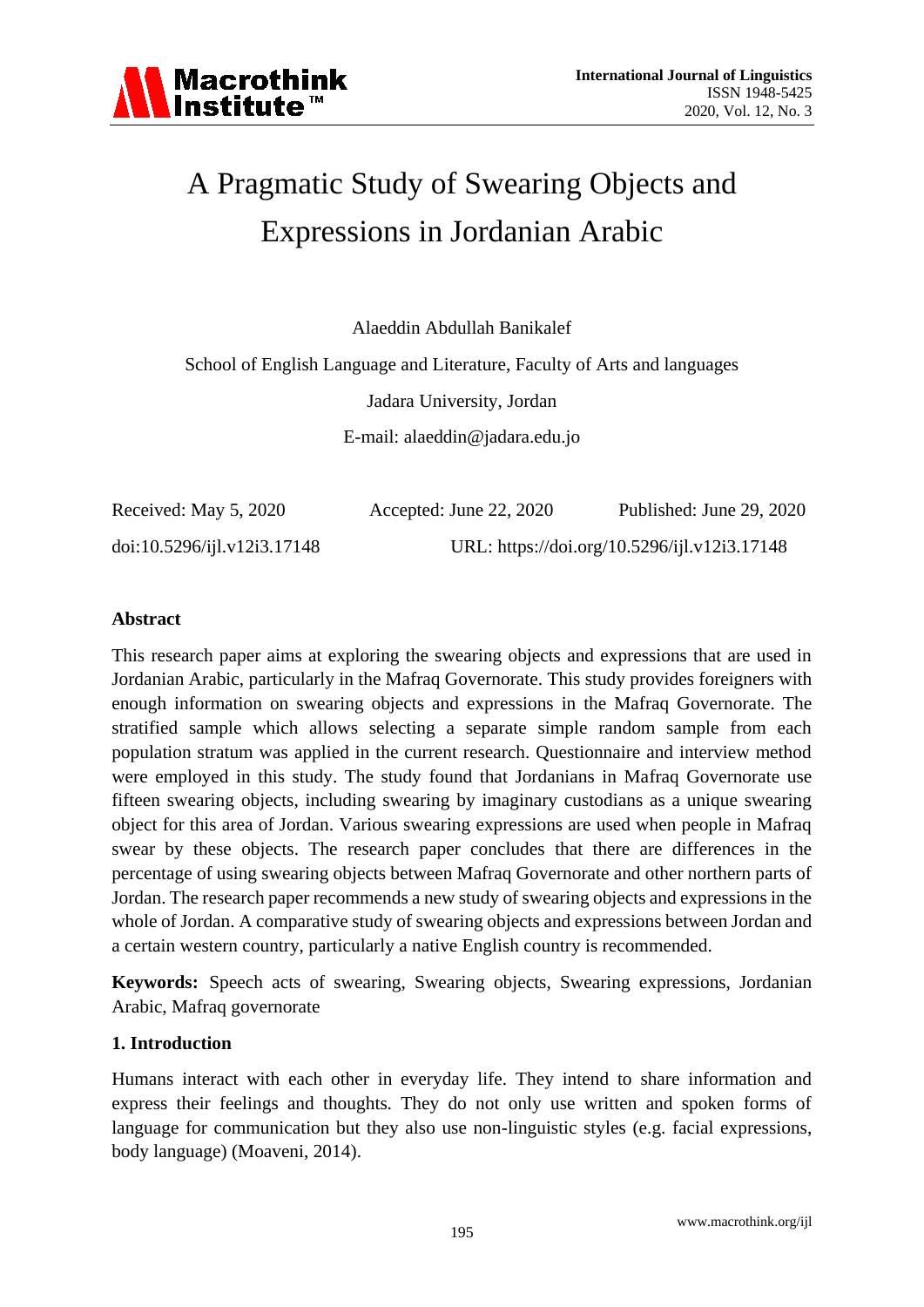

Speech act theory investigates how to use language concerning the context in which it occurs the attitude of the speakers (action) and the influence of the language to the hearer. The pioneers of speech act are Ludwig Wittgenstein and J. L. Austen ( Al-Adaileh, 2007). Wittgenstein is the philosopher who assumes that the meaning of language relies on its actual usage. It is Austin who classifies the basic terms and areas of speech acts as locutionary, illocutionary and perlocutionary acts. These two are followed by some other philosophers to study speech act theory including John R. Searle. Searle (1976) says that any linguistic communication must have linguistic speech acts. He added that a speaker does not merely express meaning, but also express attitudes. Searle alters Austen's speech acts theory with some creative ideas. For example, he divides locutionary acts into utterance and propositional acts (Searle, 1976).

There are not enough studies of swearing objects and expressions carried out in the Jordanian society (Abdel-Jawad, 2000; Abdelbaset, 2009;Almutlaq, 2013). To be more specific, there is need to investigate the swearing expressions used in Jordanian Arabic. Such a study will fill a gap in related literatures. This study will provide foreigners with enough information of swearing in Jordan and particularly in the Mafraq governorate. This study is significant because it explores the various swearing expressions used by Jordanian Arabic in Mafraq Governorate in various contexts. Finally, this study is limited to the Bedouin dialect of the Mafraq Governorate, as this dialect is that of the majority in Mafraq area. The main goal of this study is to examine swearing expressions used by Jordanian Arabic in the Mafraq Governorate.

## **2. Literature Review**

Based on the researcher's knowledge, there are few studies that examine the speech act of swearing in the Jordanian context (e.g., Almutlaq, 2013; Abdelbaset, 2009; Abdel-Jawad,2000; Banikalef & Bataineh, 2017). All of these studies agreed that the speech act of swearing has been identified as an important part of everyday communication and formal ceremonies in Jordanian Arabic.

Almutlaq (2013) points out that oath are commonly used all over Jordan with various forms and types. These oaths are affected by some social factors so that oaths are shown in different ways. His research aimed at investigating the forms, terms, and expressions of swearing in vernacular of the Jordanian Arabic. Almutlaq classifies swearing into six terms as follows: First, the religious words are used to compose swearing terms like the words (Allah, God), (rab, lord) and (rasuul, messenger). Secondly, people use religious duties such as (Salaah, prayer) and (Haj, pilgrimage) to give swearing firmity and assurance to what they say or intend to do. A large number of people use the word (diin, religion) to compose other forms of swearing. Moreover, the word (çumr, age) is used in terms of swearing. Honor is considered as one of the most necessary values in the Arab world, so Jordanians use words like (sharaf, grD, both mean honor) as swearing terms when they are linked with other words, for example (wsharafi, by my honor) and (wçirDummi, by the honor of my mother). Furthermore, Almutlaq demonstrated that the word (Halaf, swearing) as in (Hallaftakbillah,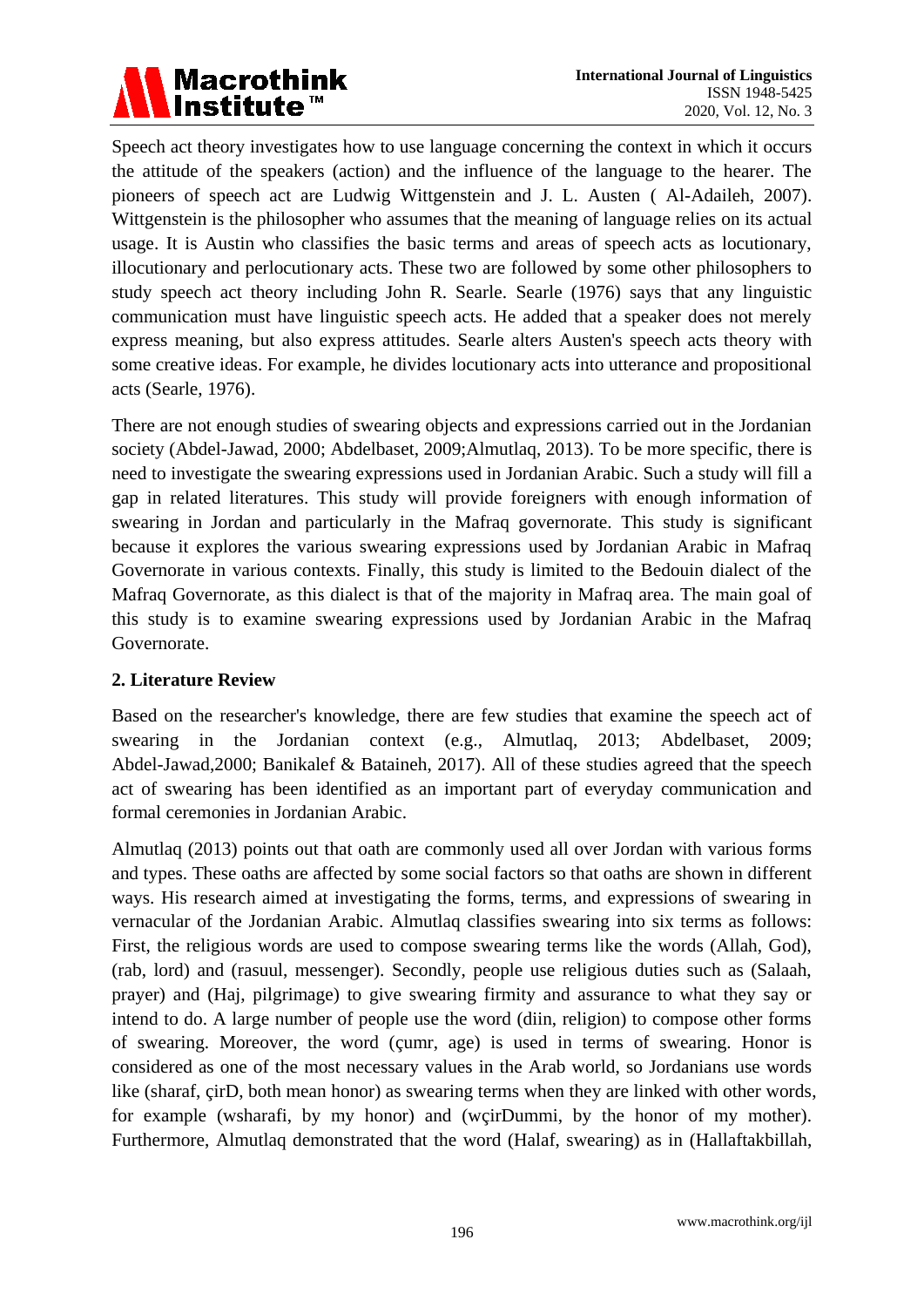

"I ask you" to swear by God) is also used in colloquial Arabic of Jordan to have terms of swearing. Besides the above terms of swearing, Jordanians swear by miscellaneous terms.

In order to find out the effect of gender constellations on the usage of swear words, Bayoumi ( 2017) investigated 154 female students responded to the study online survey and 6 of the questionnaire respondents participated in the follow-up interviews. Findings showed that female participants used swear words less frequently than males of the same speech community, yet equally offensive.

Fazeli (2019) prepared socio-linguistic and cultural study of swearing in Iraqi Arabic. The study investigated swearing in the sense of oath taking since it is not an alien concept in Iraqi daily life. The researcher analyzed the corpus of 100 Iraqi interlocutors. Findings confirmed that swearing is a linguistic behavior that is adopted in daily conversation in all speech communities. Data analysis also showed that Iraqis tend to use conversational swearing to preface nearly all types of speech acts.

#### **3. Method**

This is a quantitative study on swearing expressions that are used in real life situations. The current study is applied to the Mafraq governorate population. Mafraq is one of the twelve Jordanian governorates. It is located in the north-east part of the country to cover an area of about 26551 square kilometers, which represents 29.9% of the whole Jordanian area. According to the 2015 census, the estimated population of Mafraq governorate is about 551500 and that is 5.8% of the population in Jordan. The population in Mafraq who mostly speak Jordanian Arabic in Bedouin dialect is divided into 284300 (51.5%) males and 267200 (48,5%) females (Statistics, 2018).

A stratified sample was applied in the current research. This type of sampling allows the selection of a separate simple random sample from each population stratum (Mugo, 2002). The population is divided into three variables: gender, age, and level of education. The percentage that each variable represents in the whole population is taken into consideration while the sample is selected randomly. This type of sampling is also called random sampling technique with placement (Barreiro & Albandoz, 2001). The sample of the questionnaire consists of 1000 Jordanians from the Mafraq governorate.

Questionnaire is employed in the current study because this instrument allows control over the contextual variables that appear in the situational description (Aufa, 2014). Srivastava  $\&$ Hopwood, (2009) claimed that the questionnaire is not enough to collect data because "we cannot observe feelings, thought, intentions, and behavior". They added that "we have to ask people questions about those things". Consequently, an interview with three questions was also performed in the current study to reduce the limitation and disadvantages of using the questionnaire. Based on the researcher's knowledge, all the objects that Jordanians swear by are included in the questionnaire with a clear example for each of them. The objects and the examples of swearing are taken from the previous Jordanian studies as well as the Iranian study by (Aliakbari, Heidarizadi, & Mahjub, 2013) and then modified in line with Jordanian society, in general, and with Mafraq community in particular. It is acceptable for the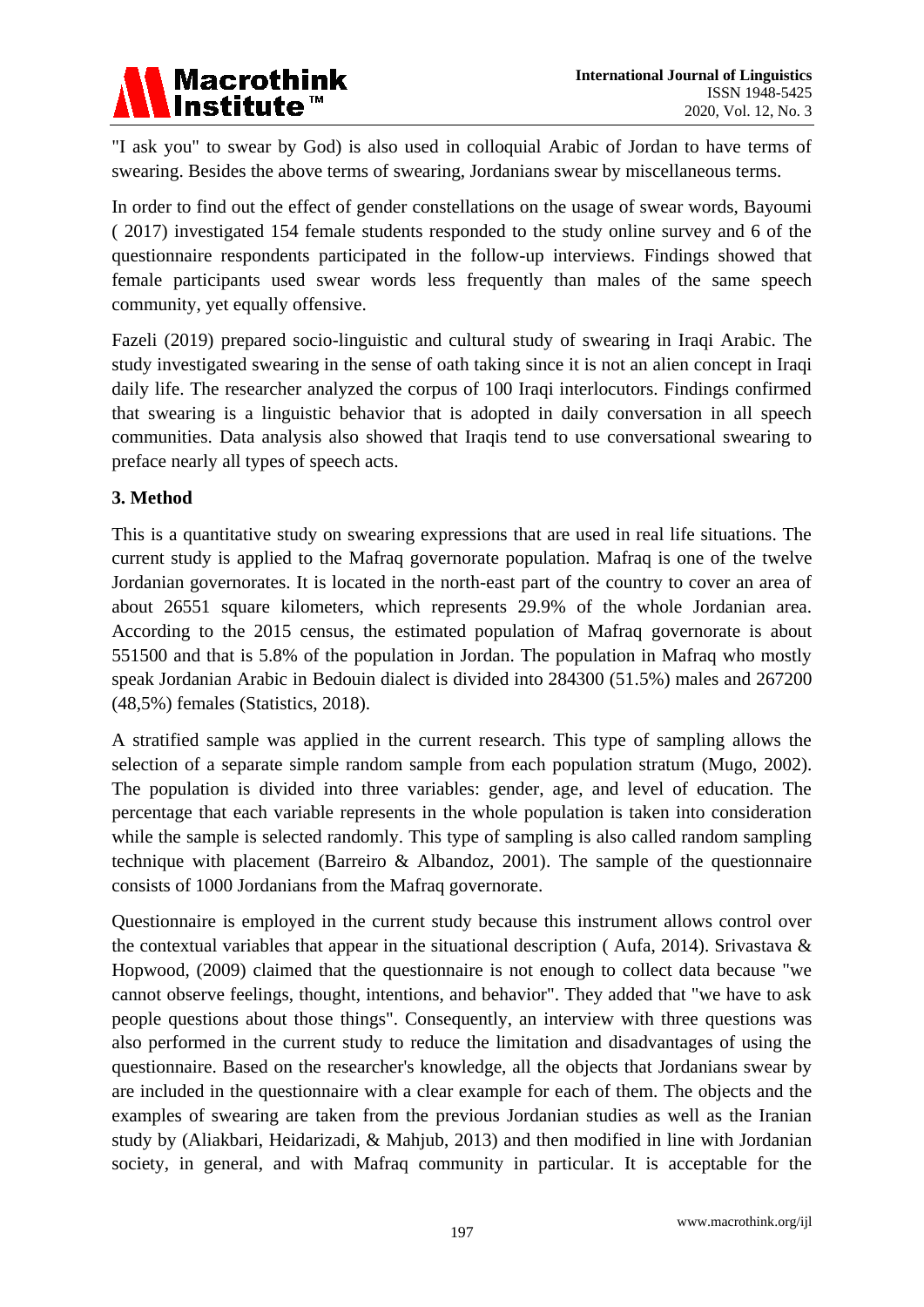

participants to add other objects they swear by and to mention any swearing expressions they use when they swear by these objects. The questionnaire is translated into Arabic and English. The interview is designed to elicit some extra data on new swearing objects and expressions. Data was analyzed in the form of tables through appropriate methods and instruments of statistics. The main goal of the current study is to find out the frequency of using various swearing objects and expressions in Mafraq Governorate. Because of that, the participants' answers were analyzed in a suitable way to achieve this goal. After collecting the data, the SPSS program was used to compute the statistics by.

#### **4. Findings and Discussion**

#### *4.1 Swearing Objects and Expressions*

As explained in the literature review, swearing has two main meanings. One of them is mostly used and understood in the Jordanian Arabic culture. It is "the act of adding a linguistic formula to what one says or does as a solemn or a formal appeal( to God ( or to a deity or something held in reverence or regard) in witness to the truth of the statement or binding character of a promise or undertaking" (Abdel-Jawad, 2000). The second meaning which is usually used in western culture refers to the bad language used to express anger and surprise (Abdel-Jawad, 2000). Arabic societies nowadays aren't only swearing by religiouexpressions, butbut they also swear by various objects and use unlimited swearing expressions. The data analysis shows the swearing objects and their percentage in the Table 1.

| No.    | Object Sworn by              | Frequency | Percentage |
|--------|------------------------------|-----------|------------|
| $1-$   | Allah and Allah's Attributes | 401       | 40.1%      |
| $2 -$  | Prophets and Messengers      | 93        | 9.3%       |
| $3-$   | Divorce                      | 69        | 6.9%       |
| $4-$   | Family and Relatives         | 66        | 6.6%       |
| $5-$   | <b>Holy Books</b>            | 61        | 6.1%       |
| $6-$   | <b>Body Organs</b>           | 49        | 4.9%       |
| 7-     | <b>Moral Values</b>          | 45        | 4.5%       |
| $8-$   | Food Items                   | 44        | 4.4%       |
| $9-$   | <b>Important Dates</b>       | 42        | 4.2%       |
| $10-$  | <b>Important Places</b>      | 35        | 3.5%       |
| $11-$  | <b>Important People</b>      | 34        | 3.4%       |
| $12 -$ | Miscellaneous                | 30        | 3%         |
| $13-$  | Animals                      | 22        | 2.2%       |
| $14-$  | Objects of the Globe         | 9         | 0.9%       |
| Total  |                              | 1000      | 100%       |

Table 1. Distribution of swearing objects, frequency, and percentage

The table above shows that the most frequent swearing object is 'Allah and Allah's attributes' which includes 401 responses to represent (40.1%) of the respondents, whereas the least used swearing object is 'objects of the globe' with only 9 responses forming (0.9%). The data show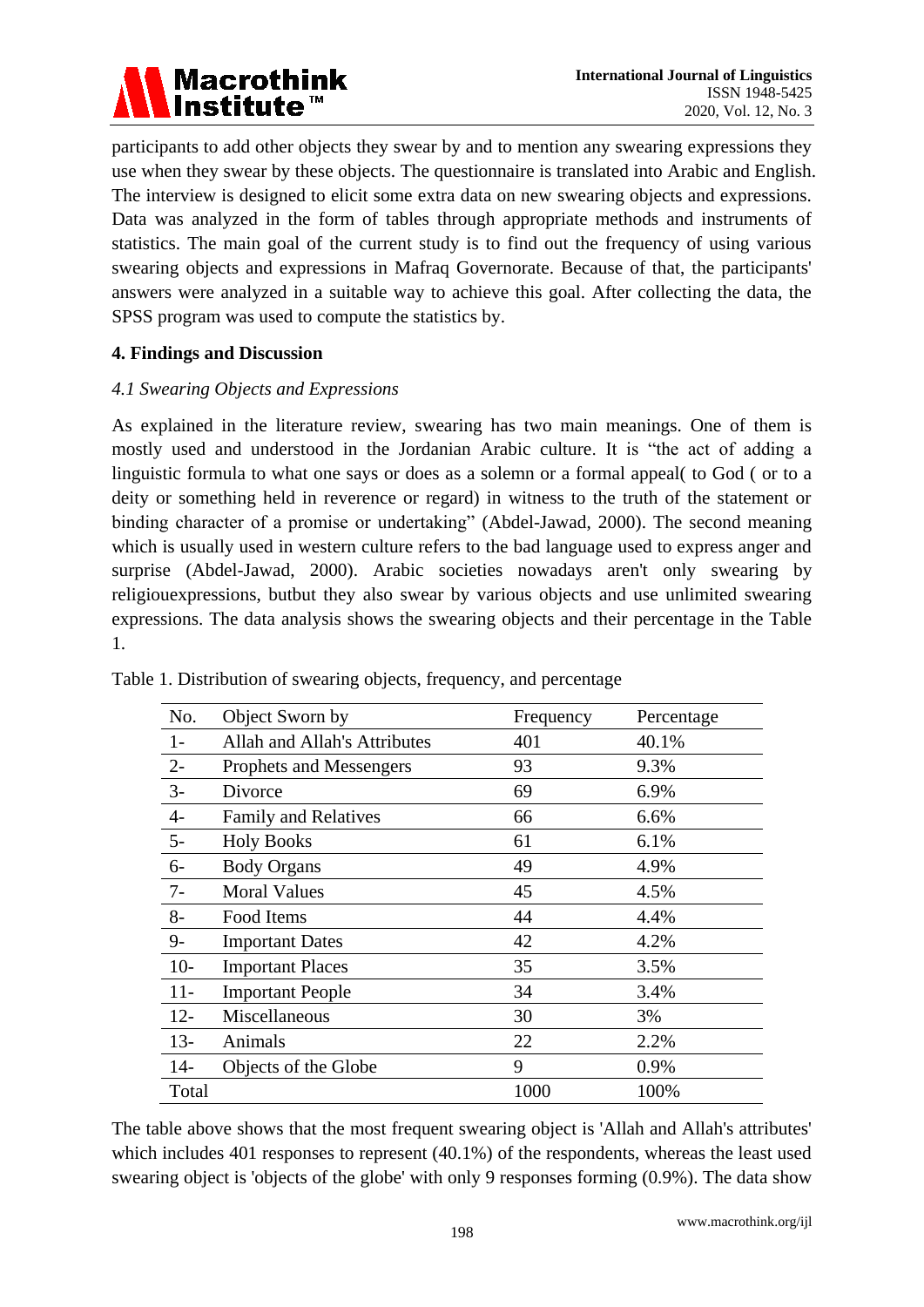

that Jordanians in the Mafraq governorate relatively use many expressions for each of the swearing objects. The following subsections investigated each swearing object thoroughly.

4.1.1 Allah and Allah's Attributes

As illustrated in Table (1), Allah and Allah's attributes are the most commonly used swearing objects. They represent (40.1%) of the whole sample. Jordanians in the Mafraq governorate use various swearing expressions when they swear by Allah and Allah's attributes. This is because these expressions are religiously acceptable in Islam. Almost all Muslims agreed that it is allowed in Islam to swear by Allah and Allah's attributes but to swear by the other swearing objects is forbidden. Here are some examples of swearing expressions by Allah and Allah's attributes: (wallah, by God). The word (Allah, God) is the most used component of swearing by Allah. Here are some examples:

- 1-wallah, (by God)
- 2-wallahiilçaDHiim, (by His Almighty)
- 3-qasaman billah, (I swear by God)
- 4.1.2 Prophets and Messengers

The two words "prophet" and "messenger" are respectively equivalent in meaning to the Arabic words (nabi) and (rasuul). Because Jordanian Arabic are mostly Muslims, they strongly appreciate all prophets and messengers. Muslims not only swear by Prophet Muhammad (PBUH) but also by all other prophets and messengers because Islam requires its followers to believe in all prophets and messengers. It is not allowed in Islam to disbelieve in any prophets or messengers. This supports Muslims frequent swearing by prophets and messengers, mostly by Muhammad (PBUH). Prophets and messengers are considered as reverent people, so Jordanians in the Mafraq governorate often swear by them. Swearing by prophets and messengers gets the second rank between all swearing objects (9.3%). The following are some examples of swearing expressions with prophets' and messengers' names used by the participants:

- 1. wiHyatinnabi, (by the life of the prophet)
- 2. wiHyatirrasuul, (by the life of the messenger)
- 3. wiHyatmuHammad, (by the life of Mohammad)

Religious commitment is the main reason that encourages people to swear by certain objects (prophets, holy books) rather than others (miscellaneous, important people) (Almutlaq, 2013). Muslims are aware that swearing by any objects, including swearing by prophets is not acceptable in Islam except for swearing by Allah( Almutlaq, 2013), although people in Mafraq still swear by the prophets. The current study found that people in Mafraq commonly swear by prophets because they believed that this type of swearing points out to their Islamic personality rather than some other swearing objects such as animals and miscellaneous.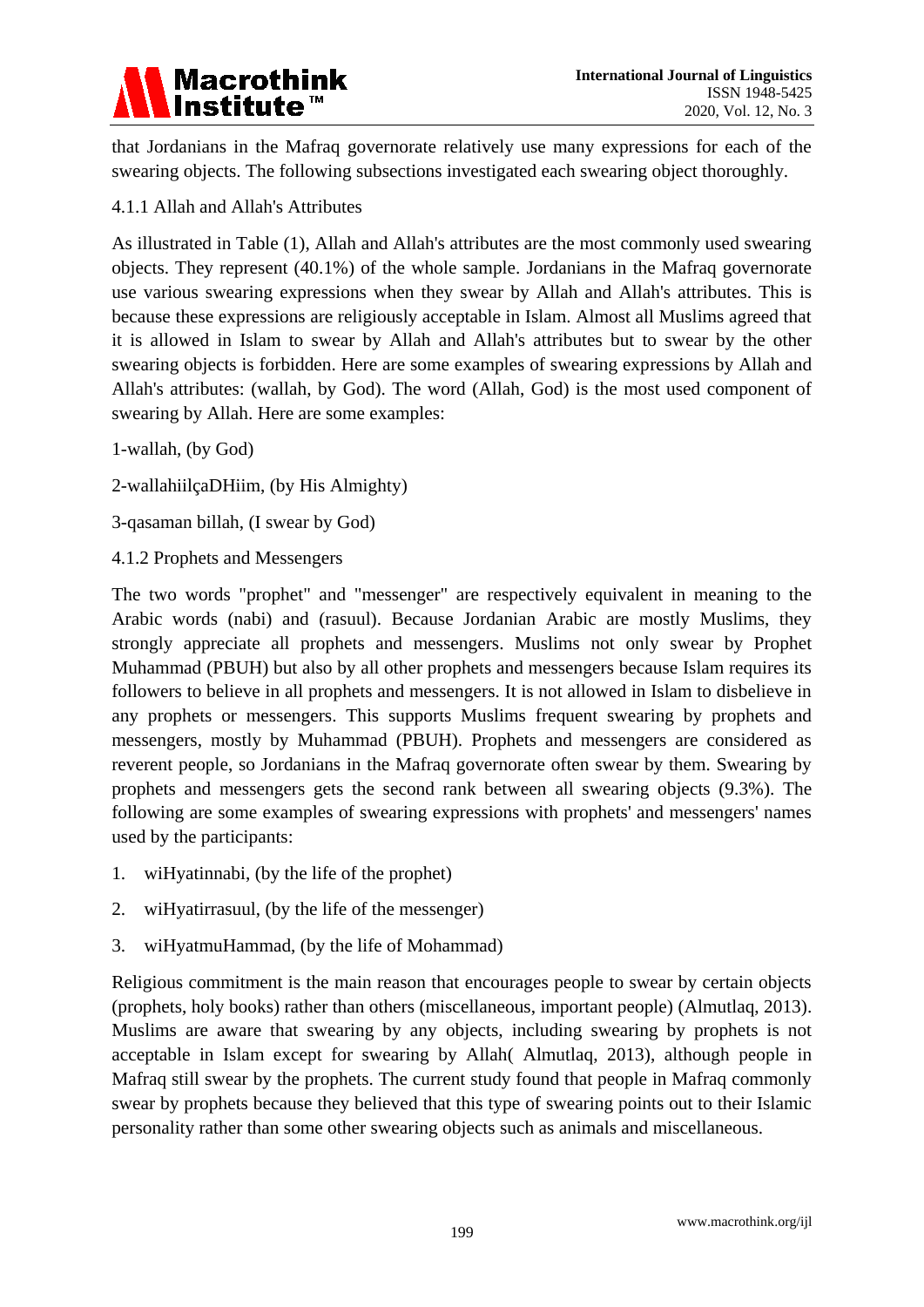

## 4.1.3 Divorce

Divorce means the action or instance of legally dissolving a marriage. This swearing object is popular among Jordanian males. They usually use it to intensify their actions and promise. Divorce percentage comes in the third rank with (6.9%). The Arabic word "Tallaaq" means divorce. Here are two examples of swearing by divorce:

- 1. çalayyiiTTalaaqwminshaarbiillaagheir 'amsaHfiikil'arD, (I swear by the divorce of my mustaches I will wipe the floor with you)
- 2. calayyiiTTalaaqillaatitghaddaa 'qndi, (I would divorce my wife if you didn't have lunch with me)
- 4.1.4 Family and Relatives

Relatives are people connected by blood or affinity. In his book (1999), His Highness Prince Ghazi Bin Muhammad says that tribal societies have integrated relationships within their families and relatives. This principle is so popular in Arabic societies, especially Bedouins. Muhammad (1999) investigates the nobility of the Bedouin tribes of Jordan. He considers family relationships in Bedouin communities to be full of virtues.

Like all Jordanians, people in Mafraq belong to conservative families (Muhammad, 1999). The population in Mafraq looks at family and relatives with high dignity and reverence. This encourages them to swear by their family members and relatives. Some participants point out that swearing by family members, particularlyfemales, are females are sometimes considered stronger than swearing by religious objects like holy books. They continue that when someone swears by the females of their family, you should believe this public type of swearing. Swearing by family and relatives represents (6.6%) of the whole data. Here are three examples of this common type of swearing:

- 1. wiHyaatiwlaadi (by the life of my children),
- 2. wsharafummi (by the honor of my mother)
- 3. wraHmit 'abuui (by the mercy that encircled my father)
- 4.1.5 Holy Books

The holy book is the sacred book belonging to a certain religious community or political groups, for example, the Bible is the holy book of Christians and Quran for Muslims. It is obligatory in Islam to believe in all holy books like Quran, Bible, etc. To disbelieve in any of the holy books is unacceptable in Islam. Jordanians in the Mafraq governorate swear by holy books. Muslims consider this type of swearing as a kind of reverence and dignity for these books, although, it is not allowed in Islam to swear by holy books (Fontaine, 2018). Population in the Mafraq governorate mostly uses the words (quraan, musHaf, kitaabillaah, all means the Quran for Muslims) in their swearing expressions. Swearing by holy books represents (6.1 %) of the overall data. Here are two examples of swearing by holy books:

1-wilquraan, (by the Quran)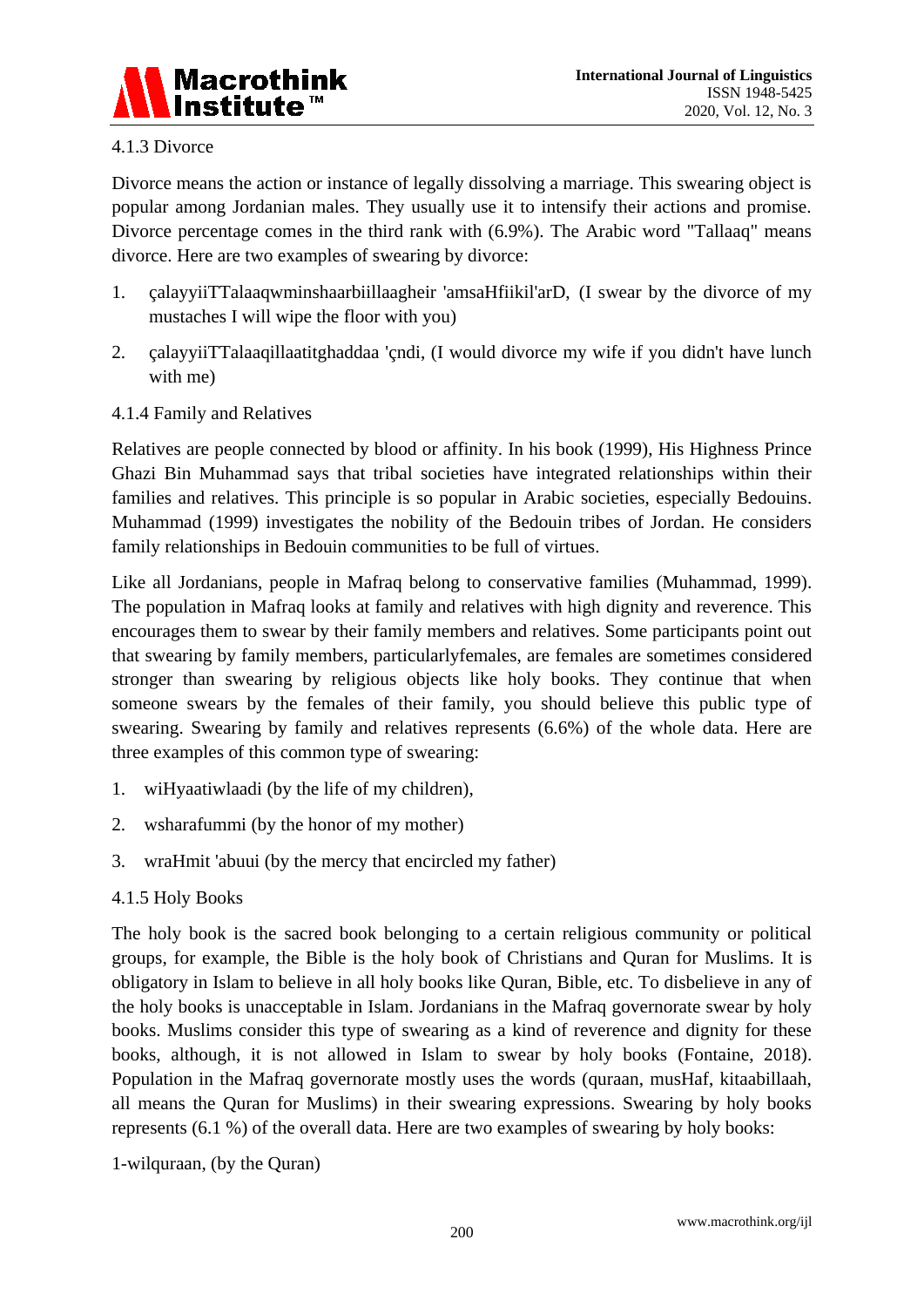

2-wilmusHaf ishshariif, (by the honorable MusHaf).

## 4.1.6 Body Organs

Arabic people are proud of some parts of their bodies for example mustaches, arms and braids (Abdelbaset, 2009). These body organs are seen as symbols of manhood, strength, honor, beauty, etc. The population in Mafraq believes that swearing by these organs is related to cultural values inherited from the past. This type of swearing represents (4.9%) of the overall sample. Participants mention some examples like:

1-minshaarbi, (I swear by my mustache)

2-wiHyaat halliHya (by the life of this beard)

The current study shows that it is rare for the population in Mafraq to swear by their body organs such as (leg) to refer to humiliation. Here are two examples from the collected data:

- 1-wiHyaatrijli(by the life of my leg)
- 2- wiHyaatshawaarbakwHaffaayti (by your mustaches and my shoes)
- 4.1.7 Moral Values

Moral values are the standards by which right and wrong defined. They can come from family, community, religion, ourselves or any other entity that influences the thoughts of the individual (Kaur, 2015). They are shared by the public in general, so if there is no agreement for moral values among communities, no moral values will be established. There are some moral values in Mafraq such as bravery, enthusiasm, and loyalty (Jarrar, 2013). The percentage of using moral values is (4.5%) from the whole sample. Here are some quoted examples from the data collected:

- 1-wil 'amaana (by honesty)
- 2-çalaðimti, (on/upon my faith)
- 3-wsharafi, (I swear by my honor).
- 4.1.8 Food Items

Food items are valuable benefaction for Jordanians. Hospitality and generosity are among the most important values for Bedouins. Bread, salt, and water are the basic ingredients of most Jordanians' meals in the Mafraq governorate. Bedouins work hard to bring food, so they swear by food items (Ibrahim, 2012). Swearing by food items represent (4.4%) and here are examples:

1-wiHyaat ilçiishwilmilHillibeinnaa, (I swear by the life of the bread and salt that we share).

2- wiHyaathanniçmah, (I swear by this benefaction)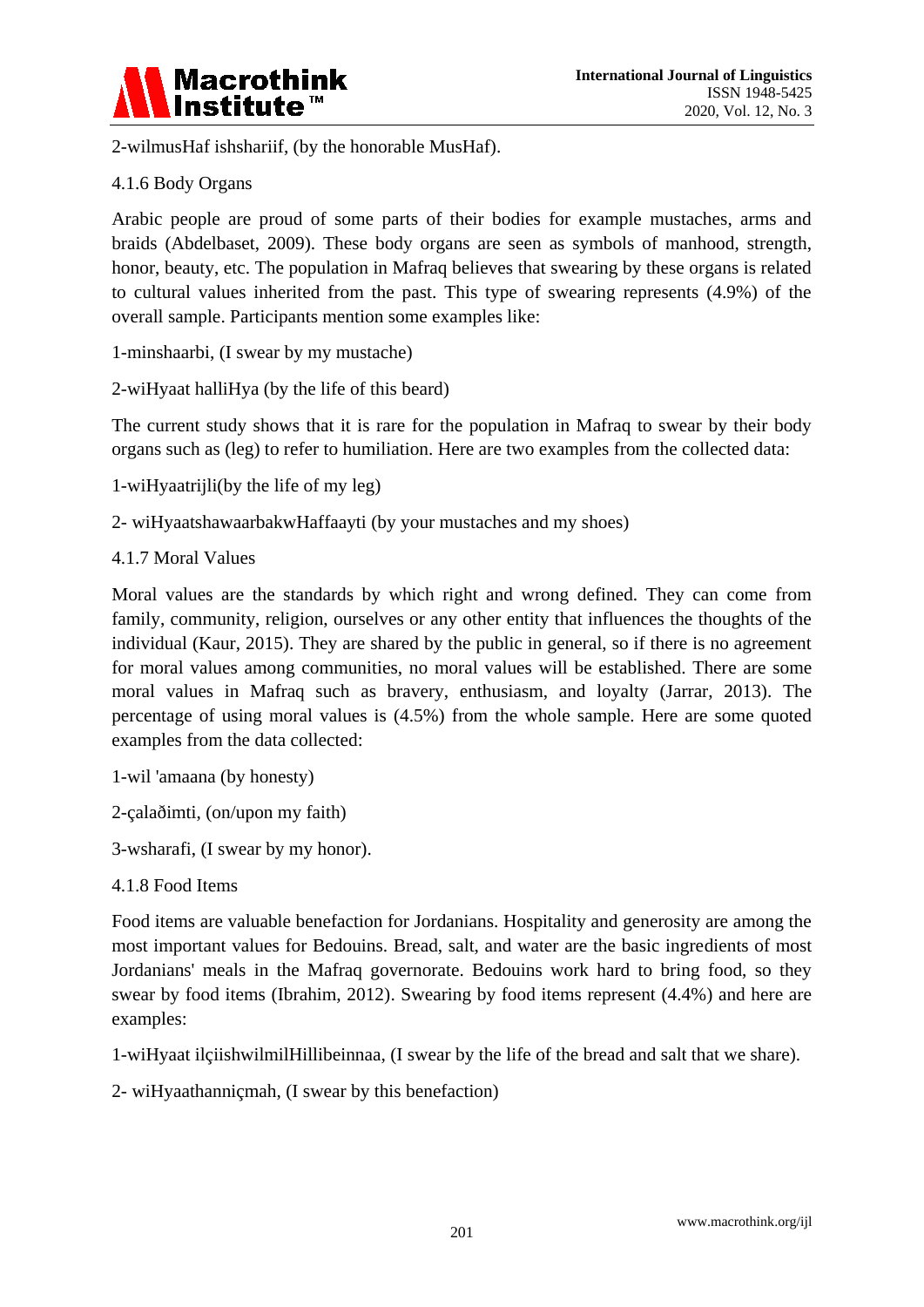

# 4.1.9 Important Dates

Muslims consider time as something religious for two reasons. First, it is forbidden in Islam to damn the time (Islam & Wahra, 2015). Secondly, Islam insists that its followers should spend their time working, achieving and worshipping (Islam & Wahra, 2015). These reasons encourage people to swear by important dates with (4.2%) of the whole sample. Because the current study is applied in the Ramadan, Jordanians in Mafraq mention some examples of swearing by this holy month and the night of Decree as:

1-wiHyaatliilitilqadir, (I swear by the Night of Decree).

Jordanian community starts to move to secular life than a religious one (Abdelbaset, 2009), consequently, they swear by their birthdays, days of engagement and days of marriage such as:

1-wiHyaatiidmiilaadi, (I swear by my birthday)

2-wiHyaat halxutuubih, ( I swear by the day of my engagement)

The research shows that Jordanians in Mafraq, who are strongly connected with military service, swear by the day of Alkaramah (A battle between Jordanian and Israeli armies on 21<sup>st</sup> March 1968 in Alkaramah village, Jordan Valley. The Jordanian army won the battle (Terrill, 2001) as one of the most significant achievements for Jordanians for example:

1-wiHyaat ilkaraamih, (by the day of Alkaramah Battle).

4.1.10 Important Places

Every community has special interests in some political, social, national or most religious places (Ababsa, 2011). These places can be inside or outside the country. Jordanians in Mafraq swear by such places as:

- 1-wiHyaat ilkaçbeh, (I swear by kaçbeh)
- 2-wiHyaatitraabhalwaTan, (I swear by the soil of Jordan)
- 3- wiHyaatilqudus, (I swear by the religious city of Jerusalem)
- 4.1.11 Important People

In every community, some people are considered/seen as significant symbols in a certain field like science or politics (A. Banikalef, Bataineh, & Atoum, 2018; Choucair, 2006). The current research shows that it is a kind of appreciation to swear by their names. Jordanians in Mafraq swear by important figures like alive or late kings of Jordan for example:

1-wiHyaat jalaalitsayyidna, (I swear by His Majesty the king).

2- wiHyaatilmalikiHsiin, (I swear by the life of the late, King Husain)

This kind of swearing takes (3.4%) of the sample.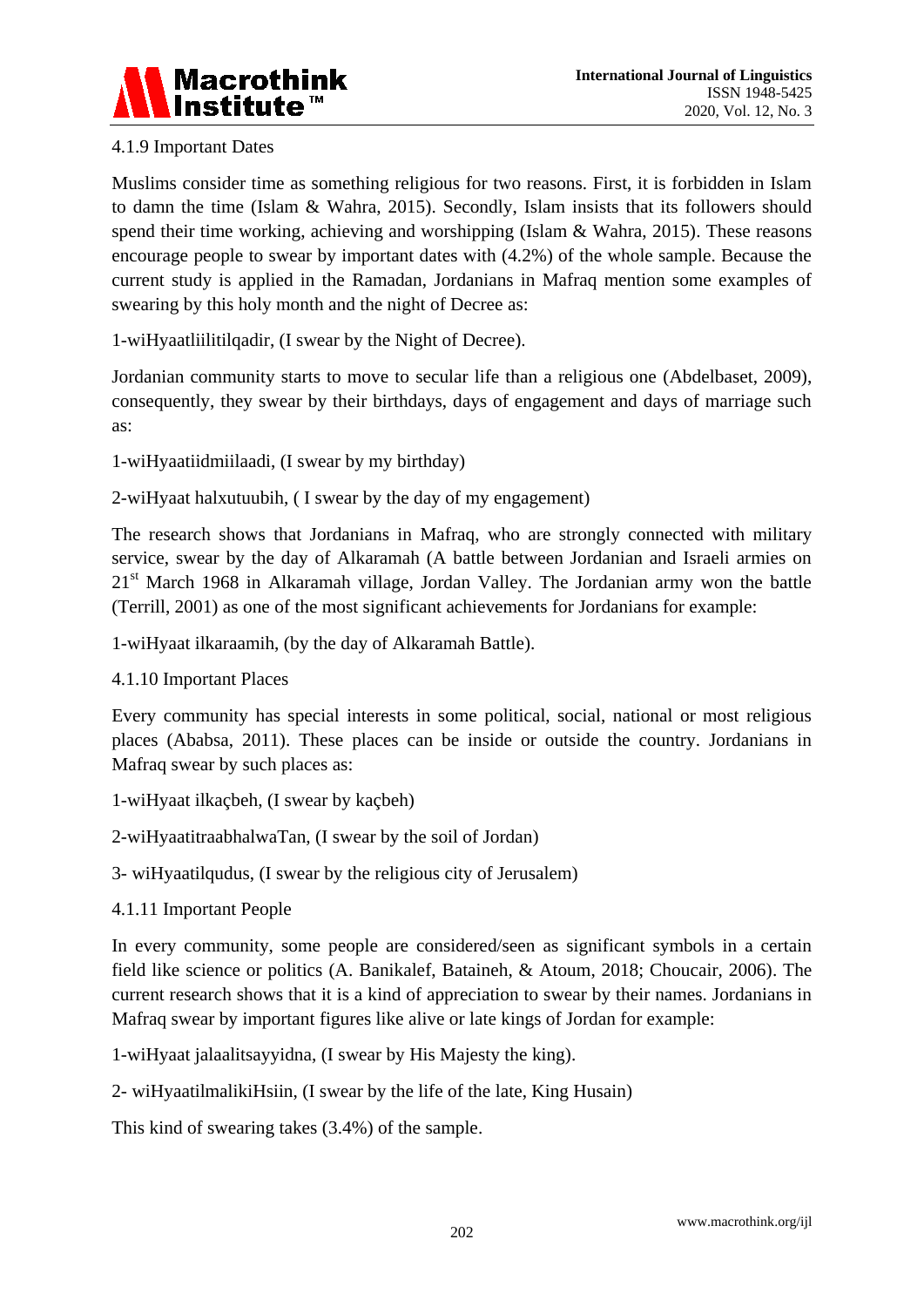

# 4.1.12 Miscellaneous

The current study found that Jordanians in Mafraq swear by anything around them, most especially, when discussing certain issues, and desperately trying to persuade the listener but do not find strong words for persuasion. Consequently, they swear by anything they see for example stone, home, wall, etc. The interview shows that this kind of swearing usually takes place in complicated conversations or disagreements. Blue collars, such as mechanics use this type of swearing (Abdelbaset, 2009). The percentage of miscellaneous swearing is (3%). Here is an example of this type of swearing:

1-wiHyaat haSSuur, (I swear by this wall)

2- wiHyaathalburghi, (I swear by this screw)

4.1.13 Animals

Swearing by animals is mostly related to animals mentioned in the Holy Quran for example:

1- wiHyaatnaaqitSaaliH, (I swear by the she-camel of our master SaliH).

Mafraq community is mostly tribal (Muhammad, 1999). A long time ago, every tribe adopted an animal as a symbol for the tribe. This animal represents a certain positive feature like generosity (sheep), power (horse), etc. For example, Alharahsheh is a tribe that inhabited Mafraq a long time ago. This tribe adopted a yellowish horse which represents something positive for the members of this tribe ( Banikalef & Bataineh, 2017). Data shows that the population in Mafraq swears by this horse while discussing/arguing certain issue with a member of Alharahsheh tribe, for example:

1-wiHyaat aSSafra, (I swear by your yellow horse).

This kind of swearing represents (2.2%) of the overall sample.

4.1.14 Objects of the Globes and Natural Phenomena

The data collected shows that because Allah swears by the objects of the globe and natural phenomena in the Holy Quran, this encourages Muslims including the population in Mafraq to swear by these objects. After Arab Spring (A. Banikalef, 2019) , Jordanians intensify their love for Jordan. They deeply understand that loyalty is crucial, particularly these days. Consequently, Jordanians in Mafraq swear by Jordan soil and sand. This type of swearing has a loyal connotation in addition to the religious one. Here are some examples:

1-wiHyaat itraabHalwatan, (I swear by the sand/soil of Jordan)

2-wiHyaat il'urdun, (I swear by Jordan)

3- wiHyaathaSSabaaH, (I swear by this morning)

This is the least frequent object of swearing with (0.9%).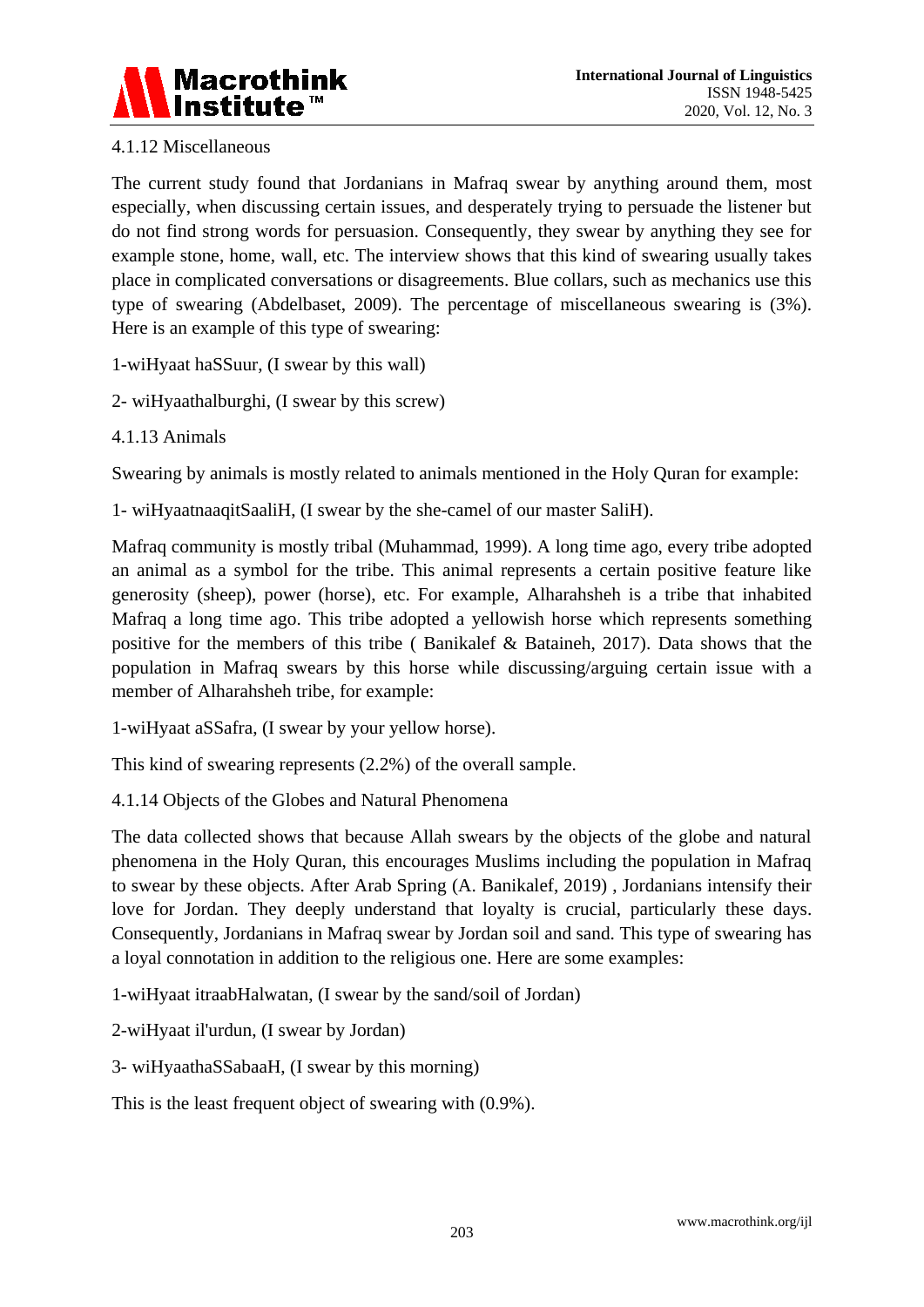

# 4.1.15 Imaginary Custodians

There are some very old graves scattered in the villages of Mafraq governorate. The dead people there do not belong to any tribes of Mafraq. Old people in Mafraq retell stories and legends about the power of those dead people in the graves. Those dead people are claimed to bring benefaction and evils. The data collected shows that to get rid of custodians' punishment or evils, you need to sacrifice to them, visit their graves and swear by their names. Therefore, the population in Mafraq particularly old people swear by the names of those dead people or by their graves as:

1-wiHyaat qabirabuçyyaaT, (I swear by the grave of Abu IyaT)

2- wiHyaatilmheini, (I swear by Almhiini)

3-\*wiHyaatabuðaablih, (I swear by the late, Abu Thablih)

\*Abu Thablih is a very old grave for a religious man in Irbid, northern Jordan. Jordanians go there for religious tourism and medication)

In conclusion to section 4.2, the study shows that the population in Mafraq swear by fifteen objects including swearing by imaginary custodians. In addition, the significant Bedouin lifestyle in Mafraq encourages people to swear frequently by some objects of swearing than the other parts of Jordan do. However, various swearing expressions are used by each of the fifteen swearing objects.

## *4.2 Analysis of the Objects Sworn by*

This subsection summarizes the percentage of the objects sworn by. Table (1) shows the percentage of frequency for each object, regardless of their variables. Table (1) shows that swearing by Allah and Allah's attributes represents (40.1%) of the whole sample, prophets and messengers (9.3%), divorce (6.9%), family and relatives (6.6%), Holy books (6.1%), body organs (4.9%), moral values (4.5%), food items (4.4%), important dates (4.2%), important places (3.5%), important people (3.4%), miscellaneous (3%), animals (2.2%) and objects of the globe and natural phenomena (0.9%). The current study found a new object of swearing. It is swearing by imaginary custodians.

The most popular swearing object is Allah and Allah's attributes take more than two-fifths of the whole sample. Divorce has a high percentage because males consider themselves more superior than females (Maaitah, Maaitah, Olaimat, & Gharaeibeh, 2007; A. Banikalef, Maros, Aladdin, & Al-Natour, 2015). Consequently, they swear by divorce to show the impression of superiority. All religious swearing objects, except for Allah achieve less percentage in previous studies in Jordan. That is because the community starts to shift from religious to secular life (Abdelbaset, 2009). As long as the community becomes more educated, the least they use religiously unacceptable swearing objects like prophets and Holy books.

#### **5. Conclusions**

In conclusion, Jordanians in Mafraq use fifteen objects of swearing including swearing by imaginary custodians and their graves. The frequency of using these swearing objects is quite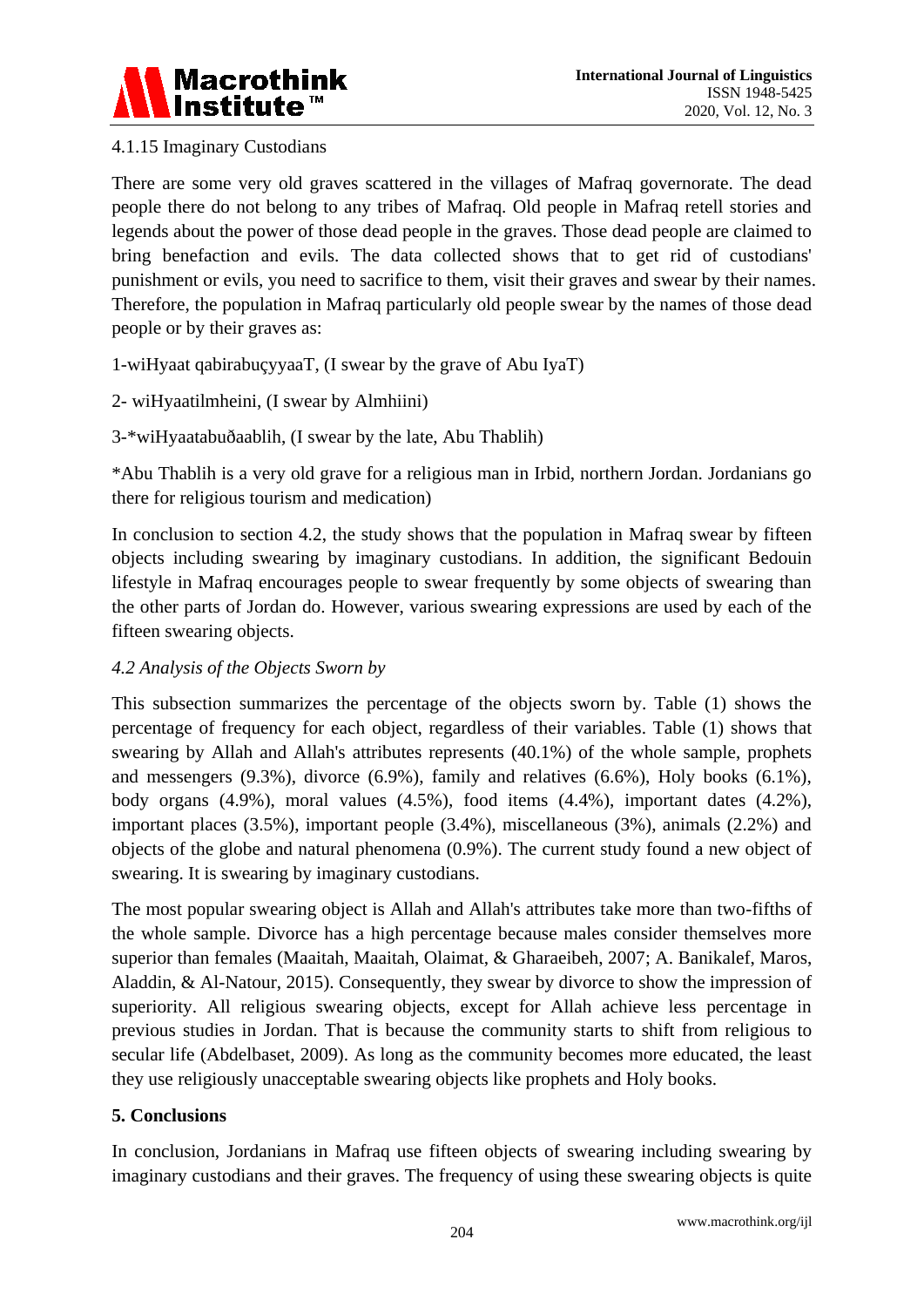

different from previous studies of swearing in the Jordanian context. The current study found that the percentage of swearing by animals, people objects tend to be higher in this study than the previous studies, because of three reasons, First, Jordanian community is moving towards secular life rather than religious one. Secondly, Bedouins' lifestyle is relatively different from other Jordanian urban and rural lifestyles. The current study is related to the pragmatic field of linguistics for the following reasons. First, it reflects Jordanians' lifestyle in Mafraq. Secondly, illocutionary acts refer to the actions that people perform through their utterances (Mohammed, 2019). All swearing expressions that are used by current participants are related to illocutionary acts. These illocutionary acts reflect what people do in their daily lives. Finally, it is impossible to understand the exact intentions of uttering certain swearing expressions without being really aware of the pragmatic context in which such expressions are used. The study recommends a new study of swearing objects and expressions in the whole of Jordan to distinguish between how these swearing objects and expressions are applied in various Jordanian lifestyles. A comparative study of swearing objects and expressions between Jordan and a certain western country, particularly a native English country is also recommended.

#### **References**

Ababsa, M. (2011). Citizenship and Urban Issues in Jordan. In *Cities, Urban Practices and Nation Building in Jordan* (pp. 39-64). Paris: Presses de l'Institut français du Proche-Orient. https://doi.org/10.4000/books.ifpo.1724

Abdelbaset, H. (2009). *A Socio-Linguistic Study of Oaths Produced by Interlocuters In Jordan Oath Expressions as Indicators of Cultural Variatio*. Philadelphia University.

Abdel-Jawad, H. (2000). A Linguistic and Sociopragmatic and Cultural Study of Swearing in Arabic. *Language, Culture and Curriculum*, 217-240. https://doi.org/10.1080/07908310008666600

Al-Adaileh, B. (2007). *The Speech Act of Apology A linguistic exploration of politeness orientation in British and Jordanian culture*. The University of Leeds.

Aliakbari, M., Heidarizadi, Z., & Mahjub, E. (2013). A Sociolinguistics Study of Conversational Swearing in Iran. *International Journal of Linguistics*, *5*(3), 43-59. https://doi.org/10.5296/ijl.v5i3.3899

Almutlaq, H. (2013). A Sociolinguistic Study of Terms of Oaths in Jordanian Arabic. *International Journal of Humanities and Social Science*, *3*(21), 225-228.

Aufa, F. (2014). The Use of Discourse Completion Task ( DCT ) as Explicit Instruction on Indonesian. *EFL Learners ' Production of Suggestion Acts, 2*(6), 1-10.

Banikalef, A. (2019). The Impact of Culture and Gender on the Production of Online Speech Acts among Jordanian Facebook Users Ala ' Eddin Abdullah Ahmed Banikalef. *International Journal of Arabic-English Studies (IJAES)*, *19*(2), 395-410. https://doi.org/10.33806/ijaes2000.19.2.9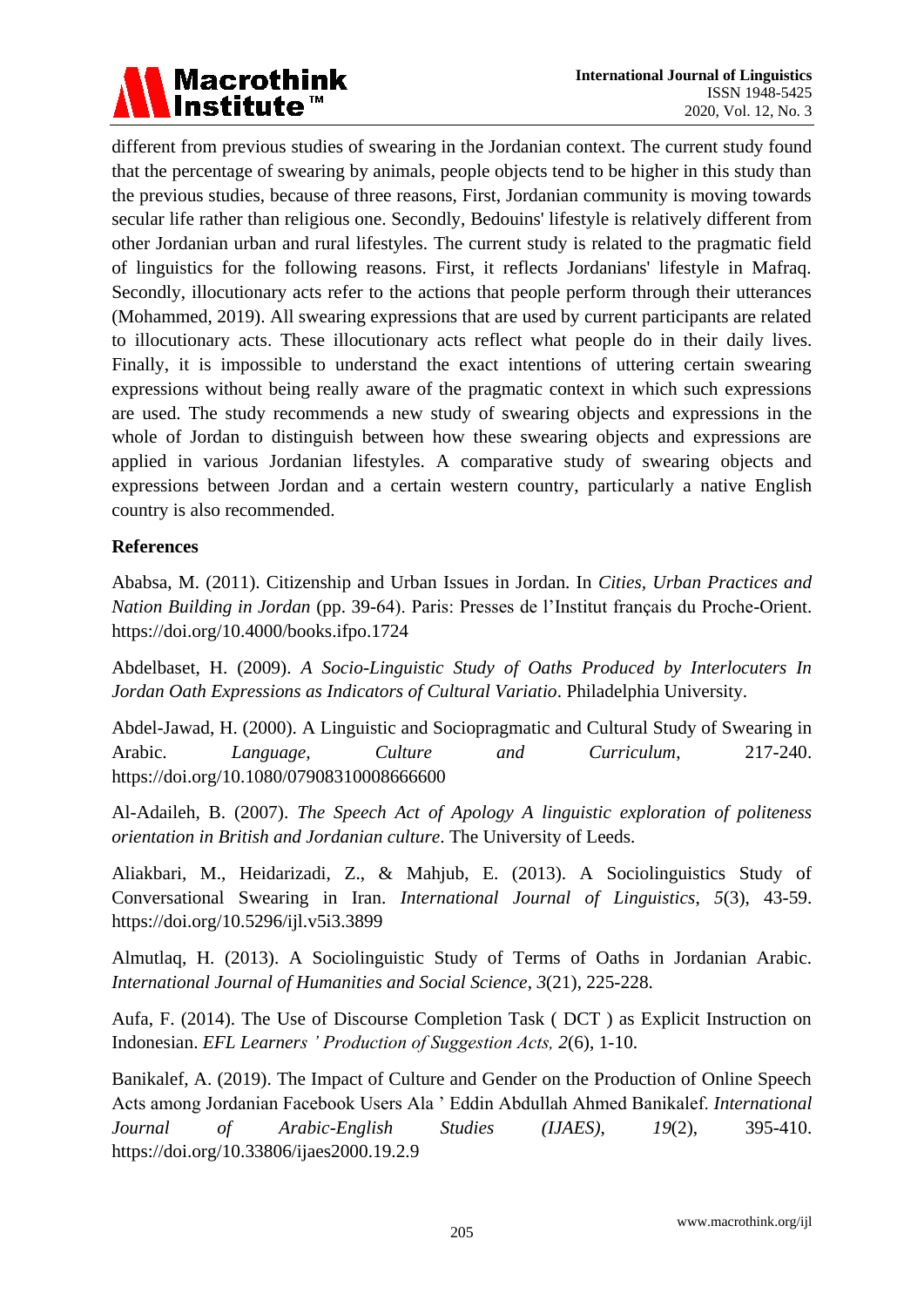

Banikalef, A. A. A., & Bataineh, K. B. (2017). A Sociolinguistic Study of Speech Act Realization Patterns in Jordanians' Facebook Status Updates. *International Journal of Linguistics*, *9*(3), 185-204. https://doi.org/10.5296/ijl.v9i3.11245

Banikalef, A., Bataineh, K. B., & Atoum, M. (2018). Exploring facebook affordances in natural disaster: case study of the 2018 dead sea flash floods in Jordan. *International Journal of Engineering & Technology*, *4*(7), 5001-5006. https://doi.org/10.14419/ijet.v7i4.25862

Banikalef, A., Maros, M., Aladdin, A., & Al-Natour, M. (2015). Apology strategies in Jordanian Arabic. *GEMA Online Journal of Language Studies*, *15*(2), 83-99. https://doi.org/10.17576/gema-2015-1502-06

Barreiro, P. L., & Albandoz, J. P. (2001). Population and sample. Sampling techniques. *Management Mathematics for European Schools*.

Bayoumi, M. (2017). *When She Rhetorically Swears in Arabic: A Sociolinguistic Approach to Women's Swearing in a University speech community*. The American University in Cairo School.

Choucair, J. (2006). Jordan's Stubborn Stability. *Carnegie Endowment for International Peace*, *2*(2).

Fazeli, S. H. (2019). Nature of Swearing in Iraqi Arabic Society: A Sociolinguistic Study The Third International Conference on Current Issues of Languages, Dialects and Linguistics. In *The Third International Conference on Current Issues of Languages* (pp. 1-9). Iran-Ahwaz: LLLD. IR.

Fontaine, R. (2018). The Philosophical Foundations of Islamic Management. *International Journal of Economics, Management and Accounting*, *26*(1), 207-227.

Ibrahim, E. (2012). Particularities of Bedouins' Social Life. *HSSRP*, *I*(1), 73-101.

Islam, R., & Wahra, A. (2015). Time Management from an Islamic Perspective : An Exploratory Study. *International Islamic University Malaysia*, 1-20.

Jarrar, A. (2013). Moral Values Education in Terms of Graduate University Students' Perspectives : A Jordanian Sample. *International Education Studies*, *6*(2). https://doi.org/10.5539/ies.v6n2p136

Kaur, S. (2015). Moral Values In Education. *IOSR Journal of Humanities and Social Science (IOSR-JHSS)*, *20*(3), 21-26. https://doi.org/10.9790/0837-20332126

Maaitah, R., Maaitah, H., Olaimat, H., & Gharaeibeh, M. (2007, July). Arab Women and Political Development. *Journal of International Women's Studies*, *12*, 7-26.

Moaveni, H. T. (2014). *A Study of Refusal Strategies by American and International Students at an American University*. *Cornerstone*. Minnasota State University, Mankato.

Mohammed, W. D. (2019). A Pragmatic Study of Oath Acts in English With Refernce to Arabic Oath| A Contrastive Study. *Journal of Al-Frahedis Arts*, *11*(39), 619-631.